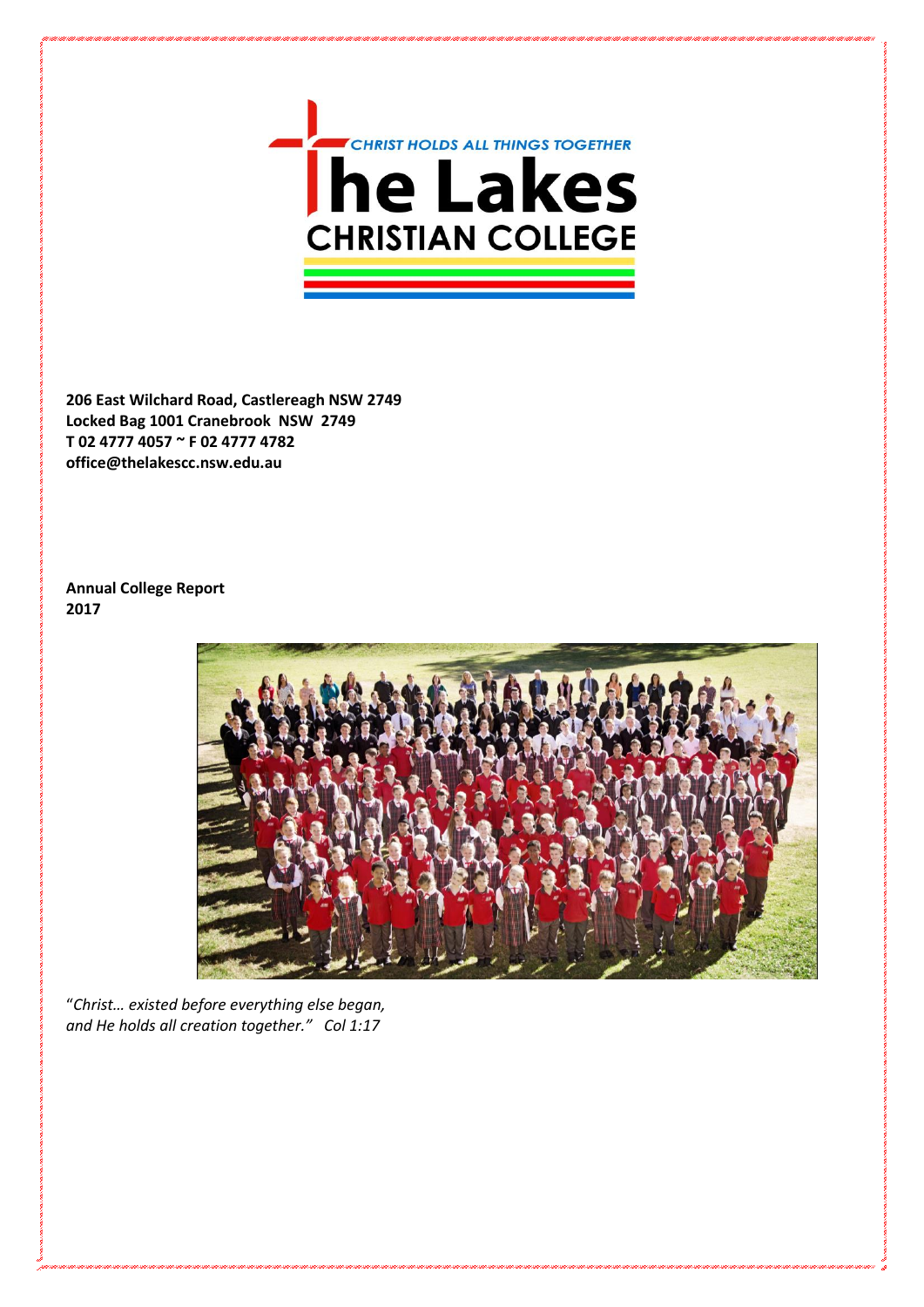### **ANNUAL REPORT 2017**

### **INTRODUCTION**

The Lakes Christian College is a Prep to year 12 school. It is a place where children are cared for as individuals. It is a challenging, innovative place where students develop skills for work, life and study. The vision of The Lakes Christian College is to give glory to God by providing a Christ-centred education to each child. The Lakes Christian College aims to do this by encouraging each child Academically, Spiritually, Socially and in Service

The College is registered as a K-Yr 12 with the New South Wales Educational Standards Authority (NESA). Registration is current until 31<sup>st</sup> December 2023. This report is provided for parents, the wider College community and NESA as an introduction to the College's achievements and characteristics

As part of The Lakes Christian College's funding agreement with the Commonwealth Government under the School Assistance Act 2008, we are required to ensure that certain "School Performance Information" is made available to the school community. The information contained in this report relates to the 2017 school year.

### **PURPOSE AND VISION**

The Lakes Christian College is a distinctively Christian College with a core commitment to working closely with parents to nurture students to develop the whole child spirit, soul and body. The College is a Christian organisation dedicated to Christian development. It is a growing co-educational College with limited class sizes to ensure that all students are known individually. This also enables the College to work closely with parents in all aspects of teaching and learning.

The Vision of The Lakes Christian College is to give glory to God by providing a Christ-centred education to each child.

The Lakes Christian College aims to fulfil this vision by encouraging each child:

- o Academically to develop individual God given gifts and talents to the best of each child's ability;
- o Spiritually with the help and guidance of the Holy Spirit to nurture each child's relationship with God;
- $\circ$  Socially so they will come to appreciate their personal value and worth to God as well as the value of other people in the community;
- $\circ$  To serve one another and to consider the needs of the wider community, our environment and particularly people with special needs.

Some possible out-workings of this vision are an approach to teaching and learning which includes:

- a clear, non-denominational declaration of faith
- student growth into personal and social maturity
- personal, educational, vocational and spiritual counselling for students
- a wide-ranging understanding of education including vocational preparation, use of leisure time, creativity, participation in community life and social responsibility.
- developing a student's individual potential in many areas
- fostering in students a realistic appreciation of their own worth and capabilities
- supporting the development of leadership and service
- enabling students to relate effectively to their peers
- encouraging students to be aware of environmental and social issues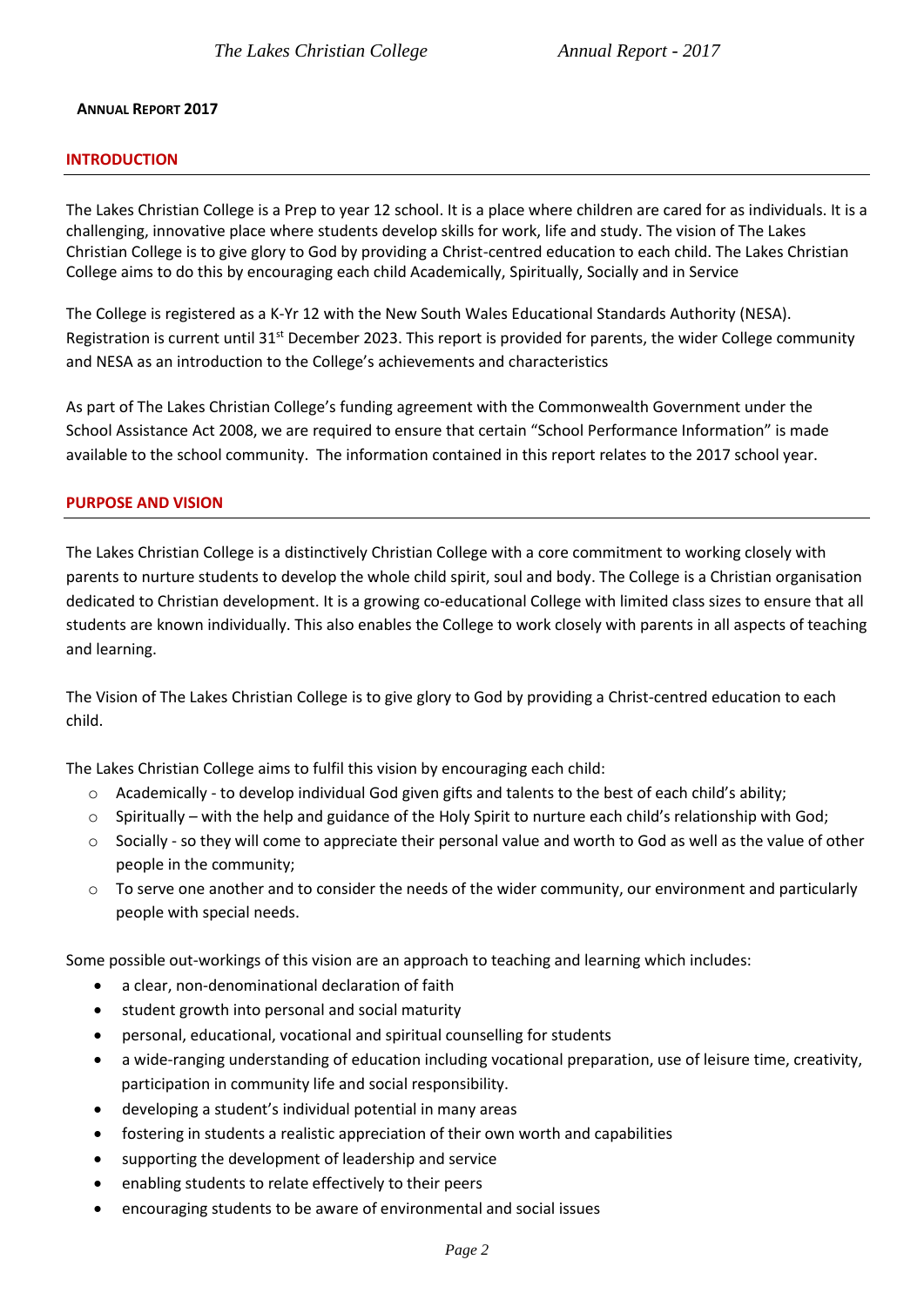- collaboration with other community agencies
- support of innovations such as student businesses, self-directed study, exhibitions, charitable and social welfare work.
- facilitating opportunities for Christian worship and fellowship
- the support of students with disabilities

# **GOVERNANCE**

## **The Lakes Christian College Board**

In November 2012, Christian Community Ministries assumed responsibility for the school. Christian Community Ministries (CCM) was established in 2003 to provide administrative, financial, development and human resource services to a growing network of Christian schools and in 2010 became the governing body of their group of schools.

As of August 2017, CCM owns and operates eleven schools – eight in Queensland, one in New South Wales and two in South Australia. Early learning (childcare) centres are associated with five schools in Queensland. Christian Community Ministries Limited is the 'Approved Provider' for 'approved services' located at Dalby, Groves, Livingstone, Chinchilla and Staines Colleges.

The aim of CCM is to provide a values-based, Christian education for all who desire it. CCM endeavours to provide through its Colleges an education that is compliant with all the rigours of State and National Curriculum requirements, whilst also immersed in foundational Christian truth. The Principal is responsible for the educational leadership and management of the College. Parents are most welcome to speak with the Principal on any matter. Parents can also reflect on College issues with the Principal at Parents and Friends meetings. An overview of the College can be gained from the College's website www.thelakescc.nsw.edu.au.

# **REPORT FOR 2017 FROM THE LAKES CHRISTIAN COLLEGE P&F COMMITTEE**

The Lakes Christian College Parents and Friends (P&F) operate within its 2013 Charter that was last updated and ratified on 21 November 2017.

## **P&F has supported staff and students at our school in 2017 with organised activities such as:**

- Autumn Fair
- Fundraising Bunnings Barbeque, Trivia Night, Chocolate Drive and Bus Shopping Trip
- Mother's Day and Father's Day stalls

## **P&F funded the following items for the school in 2017:**

- Pottery wheel, drama blocks, art aprons and stands for Primary students
- \$5000 to support STEM and Arts development (robots, building straws etc)
- Science items to support High School key learning areas
- School Bibles and dictionaries for class use, pencil grips for K-4
- School Logo Swimming Caps used for zone swimming carnival
- Outdoor seating materials used to build seats in Primary quadrangle
- \$1000 towards 'Big Day In and High School Outing'
- Year 12 and Year 6 farewell gifts, partial funding of Year 6 farewell dinner (The motion was carried that partial funding of year 6 dinner would cease at end of 2017)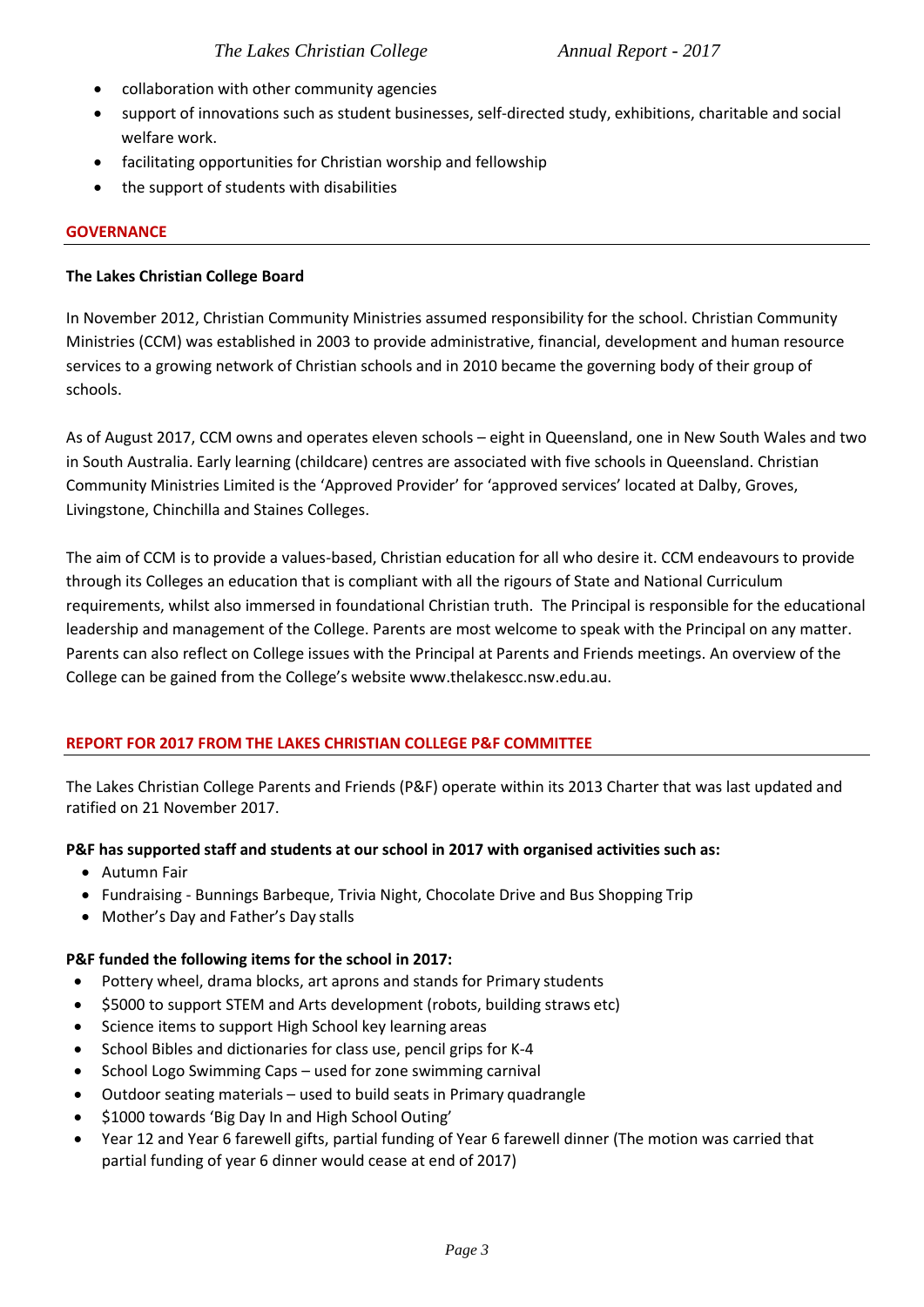# **REPORT FOR 2017 FROM THE LAKES CHRISTIAN COLLEGE PRINCIPAL**

## **Highlights of 2017:**

The past twelve months have seen the continuing development and implementation of our 3 strategic pillars as targets for 2015-2018.

- Literacy and numeracy improvement
- Assessment and Reporting to parents
- Staff Professional Development

# **Staff Development - Student Activities - Facility Development - Community Development**

- ❖ All Primary staff are now trained in THRASS and online PM benchmarking and online ACER PAT testing has continued to be implemented as tools to strengthen Literacy and Numeracy. THRASS has been introduced into the Prep school where this class also works on a program of Early Stage 1 Outcomes preparing them for their entry into school.
- ❖ The Primary school participated in the Premier's Reading Challenge and the State MP for Londonderry visited the College to present the certificates to all the students who competed the challenge.
- $\dots$  Interim reporting has continued giving parents assessment feedback in terms 1 and 3 as well as opportunity to meet with teachers if required
- ❖ Academic Achievers Assemblies for Secondary school continue inspired by our H.O.C. to bring up the profile of students who are being recognised for their effort in each subject – this is done each semester
- ❖ The Deputy Principal undertook in-service training in our new LMS Edumate and several modules were implemented during the year.
- ❖ Community involvement and our Open Day May Sat 20th– Our Autumn Fair was a major success with fine weather – Our P&F ran another fabulous day where many of the wider community were involved as either participants or visitors on the day. Many school tours were conducted and a very good profit was made this year.
- ❖ The camping program was continued this year we went to Percy's Place Ski Park again on the Hawkesbury River at Pitt Town for the High School and Year 3/4 to Camp Lutanda and Years 5/6 to Jenolan Caves
- ❖ Penrith City Council constructed concrete footpaths outside the College to improve pedestrian safety for students and families accessing the entrance to the school and erected signage re parking
- ❖ Community liaison continues to be strengthened with Strong Nations Churches and Imaginations Church who used our school for retreats.
- $\dots$  The Chaplaincy program continued one day per week and a qualified Chaplain was available to students Provider being from Strong Nations Churches.
- ❖ VET courses continue through our Key Alliance network of trade schools- 10 courses continue to be offered – most recognised as 2 unit subjects for the HSC
- ❖ In Term 3 we continued our cultural exchange by hosting the Japanese Kaimei Junior High again for a week – students gained insights into the Japanese culture as presentations and workshops were run together during the week
- $\cdot \cdot$  The school grounds continue to be a priority again this year as we developed landscaping and painting programs – More seating has been added to the Junior quad– gardens beautified by staff and students on Service Days
- ❖ Marketing of the school was continued through the year with advertising stalls in the local shopping malls and banners on arterial roads
- ❖ Mayoral Functions meet the Mayor of Penrith Primary and Secondary Captains
- ❖ MADD Night performances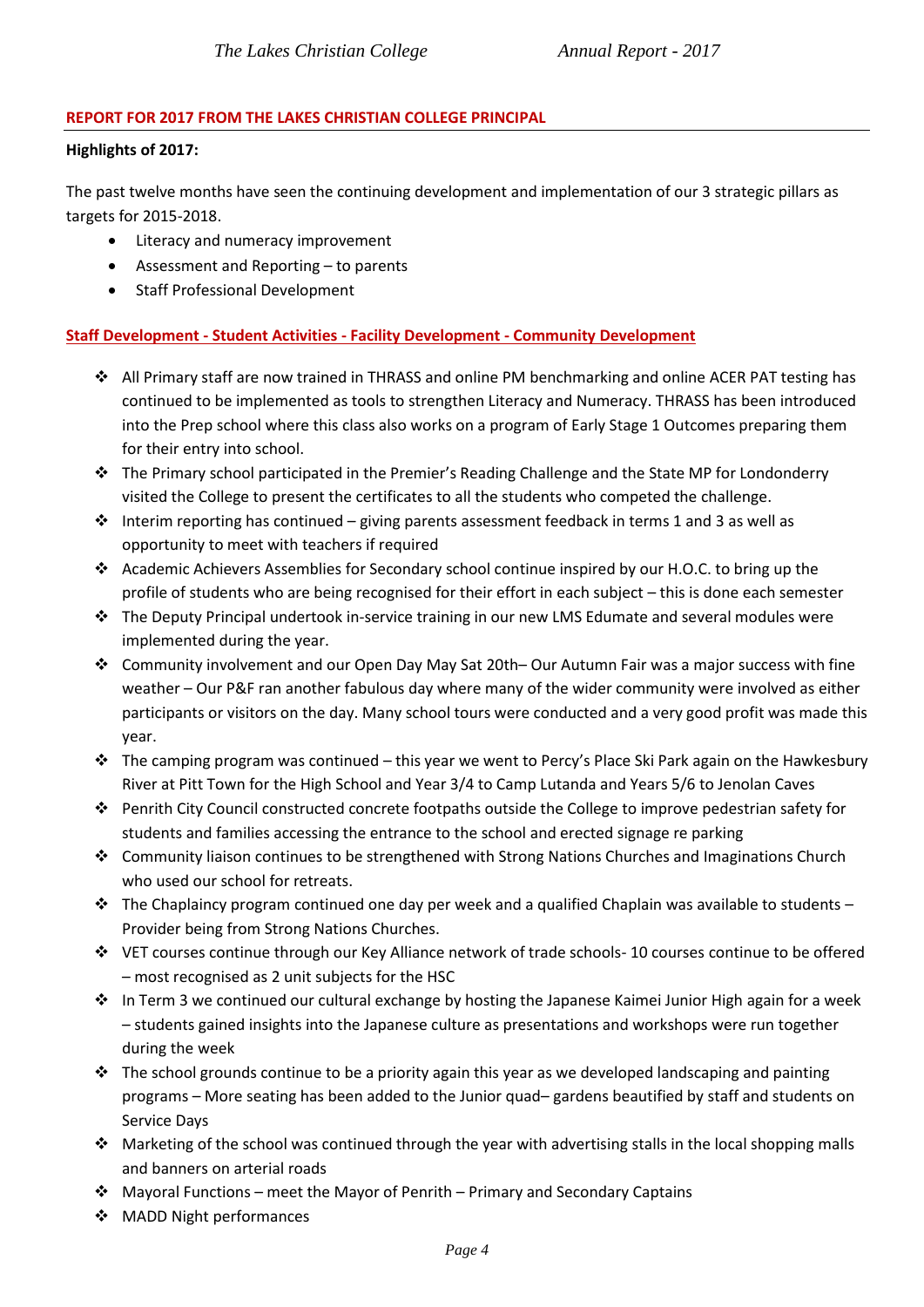- ❖ Year 7 day out during the first week of the year
- ❖ Book Week with special activities drama book parade choir book fair parent picnic
- ❖ Orientation Days in term 4 for Kinder and Year 7 students enrolled for the following year.
- ❖ Work Experience Program for Yrs 9/10
- ❖ End of Year Community Outreach visit to nursing home to sing Christmas Carols and worked in the Penrith Soup Kitchen for homeless people.
- ❖ Presentation Night was held at the Joan Sutherland Centre in Penrith.
- ❖ 'Big Day In' for Primary and 'Big Day Out' for secondary Fun Day end of the year
- ❖ Pastoral Care Seminars Men of Honour & Girls Rising with local schools and churches
- ❖ Music Count Us In the whole Primary School participated in the National Music Count Us In over 2000 schools across Australia stop and sing the same song at the same time
- ❖ Yr 12 had their Graduation end of Term 3 and Farewell Term 4
- ❖ Kindergarten went to the Zoo Term 1
- ❖ Year 1 enjoyed a History trip around the local area.
- ❖ Year 2 went to the Museum of Fire
- ❖ Year 3 went to the Old Government House, Parramatta and Elizabeth Farm.
- ❖ Year 4 enjoyed the Penrith Lakes Education Centre excursion 'It didn't always look like this"
- ❖ Year 5 Had a night visit to the UWS Observatory.
- ❖ Yr 6 Day Out to Luna Park & Farewell Dinner Term 4
- ❖ Stage 2 camp day at Lutanda campsite Yarramundi
- ❖ Jenolan Caves excursion for Yrs 5&6
- ❖ K-2 did a 2 week swim school
- ❖ HSC Music went to the Encore at the Opera House again and Dance class went to the Carriage Works Theatre
- ❖ SRC Primary and High School attended the GRIP Leadership Conferences at Olympic Park
- ❖ Bunnings Easter Family Fun Day school advertising Stall
- ❖ Commencement Service
- ❖ Meet the Teacher Night
- ❖ School Easter Service
- ❖ Taste of Trades Careers Market Yrs 9-12 Term 2
- ❖ HSC play Educating Rita Yrs 11-12
- ❖ Term 2 Parent Information Night on THRASS reading program
- ❖ Term 1 & 4 online ACER PAT Testing Yrs 3-10

I would also like to acknowledge and thank the following people for their tireless efforts and commitment over the year

- The Board, under the leadership of Mr Ross Bunyon
- The P&F, under the leadership of Mrs Tanya Baldwin
- The Canteen, under the volunteer coordination of Mrs Elizabeth Rowland and parent volunteers
- The College Student Leaders SRC
- The many parents and carers volunteers for their exceptional support across a wide range of activities All of the students – congratulations on your achievements this year

# **Further Information**

For general information the College's website at www.thelakescc.nsw.edu.au will give some idea of the College's environment, uniform, buildings and activities. The enrolment package and handbooks are readily available from the College office. The College's newsletter is available by contacting the front office or accessing the website. The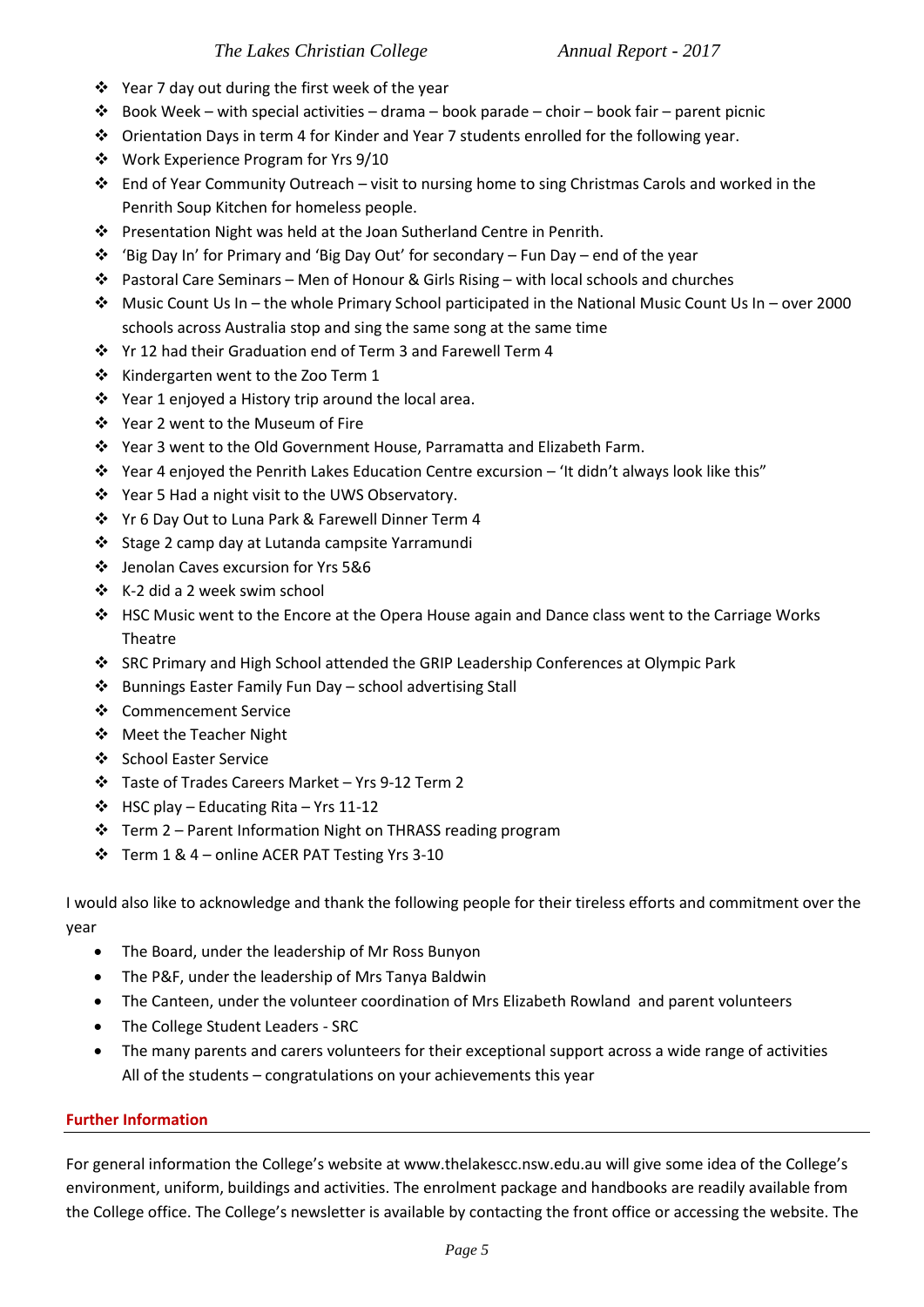minutes of the Board are reported to ASIC as required by the relevant legislation. Specific questions should be directed to the office or to the Principal, Mr Kevin Bell.

### **ENROLMENT**



The Lakes Christian College welcomes enrolment applications for children with a broad range of learning abilities, physical development and social backgrounds. We are delighted to provide the best support we can for those with disabilities in any area and encourage students to pursue and develop individual gifts in the best possible way. High capacity students working beyond the norm in academic, creative and sporting areas are also provided with individual support to the best capacity of the College.

## **Summary of the Enrolment Policy**

The Lakes Christian College is open to all children whose parents are seeking to give them an education which is consistent with the basis and aims of the College, provided we have the resources to meet the child's particular needs, and subject to availability of places. **Please see Enrolment Policy, Appendix A.**

| <b>FORM</b>  | <b>Attendance Percentages</b> |
|--------------|-------------------------------|
| Kindergarten | 91                            |
| Year 01      | 93                            |
| Year 02      | 92.5                          |
| Year 03      | 93                            |
| Year 04      | 90.5                          |
| Year 05      | 92.5                          |
| Year 06      | 92.5                          |
| Year 07      | 92                            |
| Year 08      | 85.5                          |
| Year 09      | 84                            |
| Year 10      | 78                            |

# **2017 STUDENT RETENTION RATES / ATTENDANCE**

Retention Rates Overall attendance percentage for 2017 is 90 percent.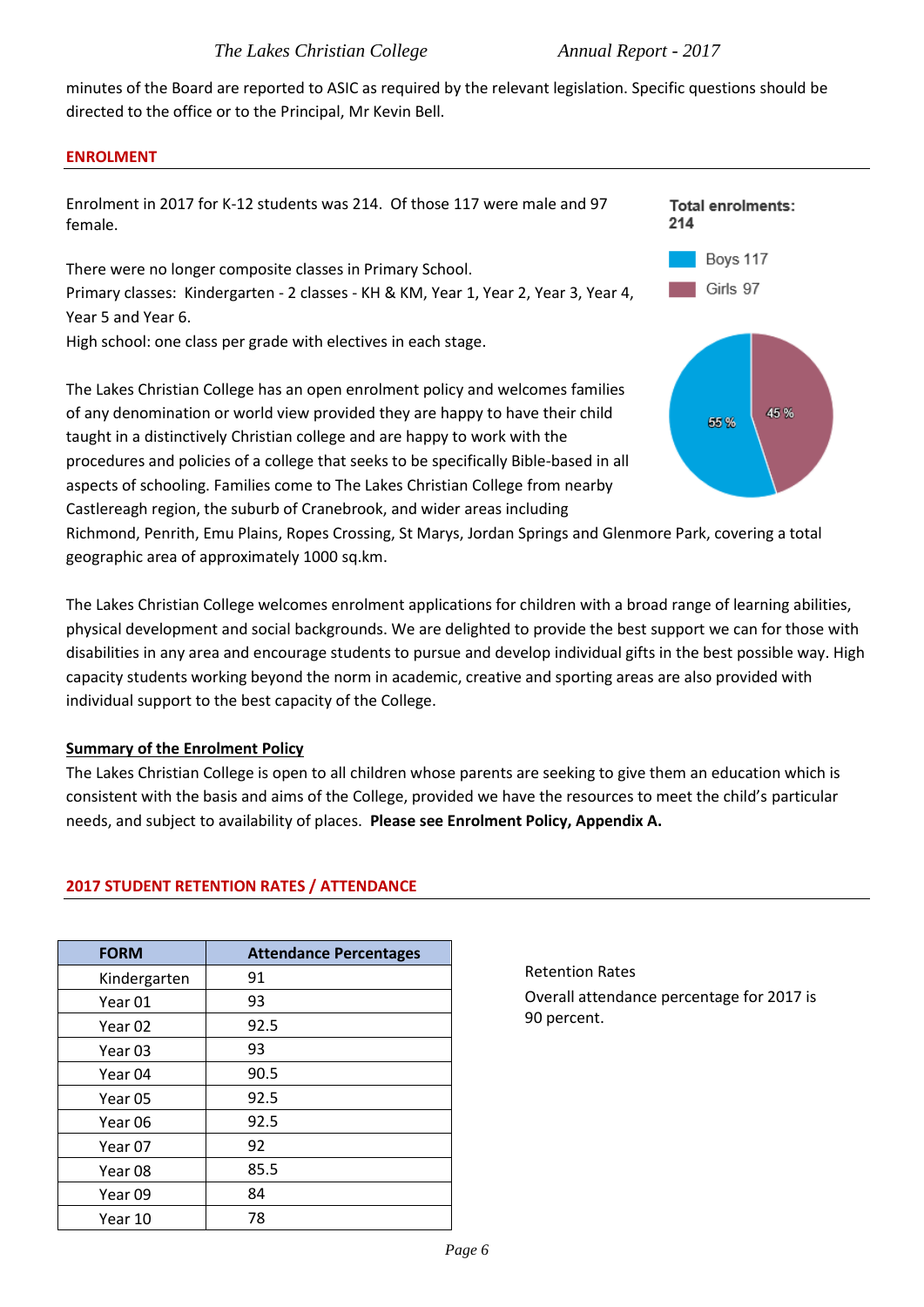| Year 11              |  |
|----------------------|--|
| Year 12<br>Ju.<br>__ |  |

#### **MANAGING STUDENT NON-ATTENDANCE**

Attendance at school is a requirement under the Public Instruction Act. Legitimate absences are provided for in the Act and the school must determine on the acceptability of reasons given for such absences. If a child is absent for any reason, he/she is required to present a note on the day of return to indicate the date of and the specific reason for the absence.

### **STAFF - WORKFORCE COMPOSITION**

Part of the platform of delivering distinctively Christian education is that all our staff profess the Christian faith and are active members of a local church congregation. All teaching staff have teaching qualifications from a higher education institution.

In 2017 there were 25 teaching staff. There were 14 full time staff and 11 part time staff

STAFF TEACHER ACCREDITATION STATUS:

- Provisionally accredited teachers = 6
- Conditionally accredited teachers = 4
- Proficient teachers = 9
- $Pre 2004$  teachers = 6

#### **PROFESSIONAL DEVELOPMENT**

The staff are required to attend Professional Development days approved by the College, and provision is made for attendance at additional specialised in-service courses through the year – some NESA approved courses and some Teacher Identified courses. At TLCC Professional Development and Learning is presented as follows:

#### **1. Professional Development Week.**

This is held at the beginning of each school year in the week before the school year commences. All staff are required to attend.

#### **2. Professional Development Days**

The first day of each term is set aside for Professional Development and is a student free day.

**3. Weekly Staff Meetings**

Staff meetings are held weekly. Professional learning is often included in these meetings as well as general business.

**4. Lessons Observations**

These may take the form of Peer Observations or lessons observed by a supervisor.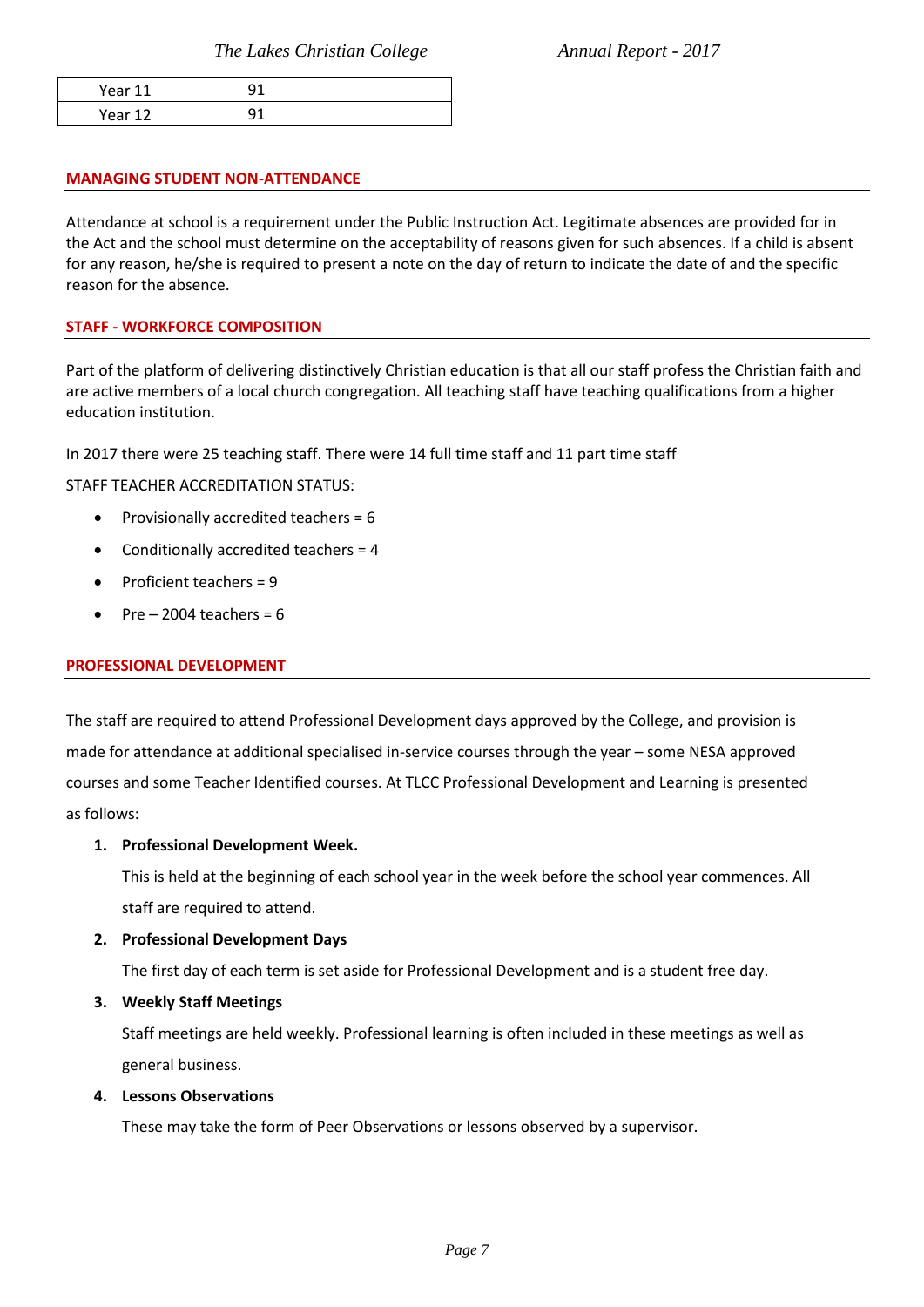## **5. External Courses, Workshops and Conferences.**

All staff are encouraged to seek out courses and workshops in order to achieve teacher accreditation Proficiency Level and then maintain their teacher accreditation and improve their knowledge and general practice.

#### **TEACHER RETENTION RATE**

Data for Staffing Information (Based on 2017 data) (Excludes casual staff)

| No. Staff | No. of School Days | Total Days Staff Absences (up to 5 days) | Average Staff Attendance<br>Rate |
|-----------|--------------------|------------------------------------------|----------------------------------|
| -39       | 200                | 45                                       | 99.4%                            |

| No. of Permanent Teaching Staff at<br>end of 2016 | No. of these staff retained in 2017 | % Retention Rate |
|---------------------------------------------------|-------------------------------------|------------------|
| 20                                                | 20                                  | 100%             |

## **POLICIES – Following are some of the key policies of the College.**

### **CHILD PROTECTION**

The safety, protection and well-being of all students is of fundamental importance to the College. Both individuals and the College have a range of different obligations relating to the safety, protection and welfare of students including:

- a) a duty of care to ensure that reasonable steps are taken to prevent harm to students;
- b) obligations under child protection legislation; and
- c) obligations under work health and safety legislation.

The purpose of this Policy is to summarise the obligations imposed by child protection legislation on the College and on employees, contractors and volunteers at the College and to provide guidelines as to how the College will deal with certain matters.

Child protection is a community responsibility.

*The full Policy is available from the College and also on the College website.* 

## **STUDENT WELFARE AND DISCIPLINE**

At The Lakes Christian College it is important to emphasise that the Bible plainly shows that discipline is simply an aspect of Pastoral Care and thus student welfare. We discipline to teach, we discipline to provide a safe environment, and we discipline with encouragement and positive expectations.

*The full Policy is available from the College and also on the College website.* 

#### **BULLYING**

There is no place for bullying at The Lakes Christian College. Every person has the right to feel safe and any person who bullies another is denying them that right. The College will not tolerate any action that undermines a person's right to feel safe, and it will take whatever steps are necessary to stop such behaviour.

At The Lakes Christian College deliberate strategies are introduced to combat bullying. We believe it is the responsibility of all sections of the college community to work together to create a bullying and violence free environment. This will involve the co-operation of staff, parents and students.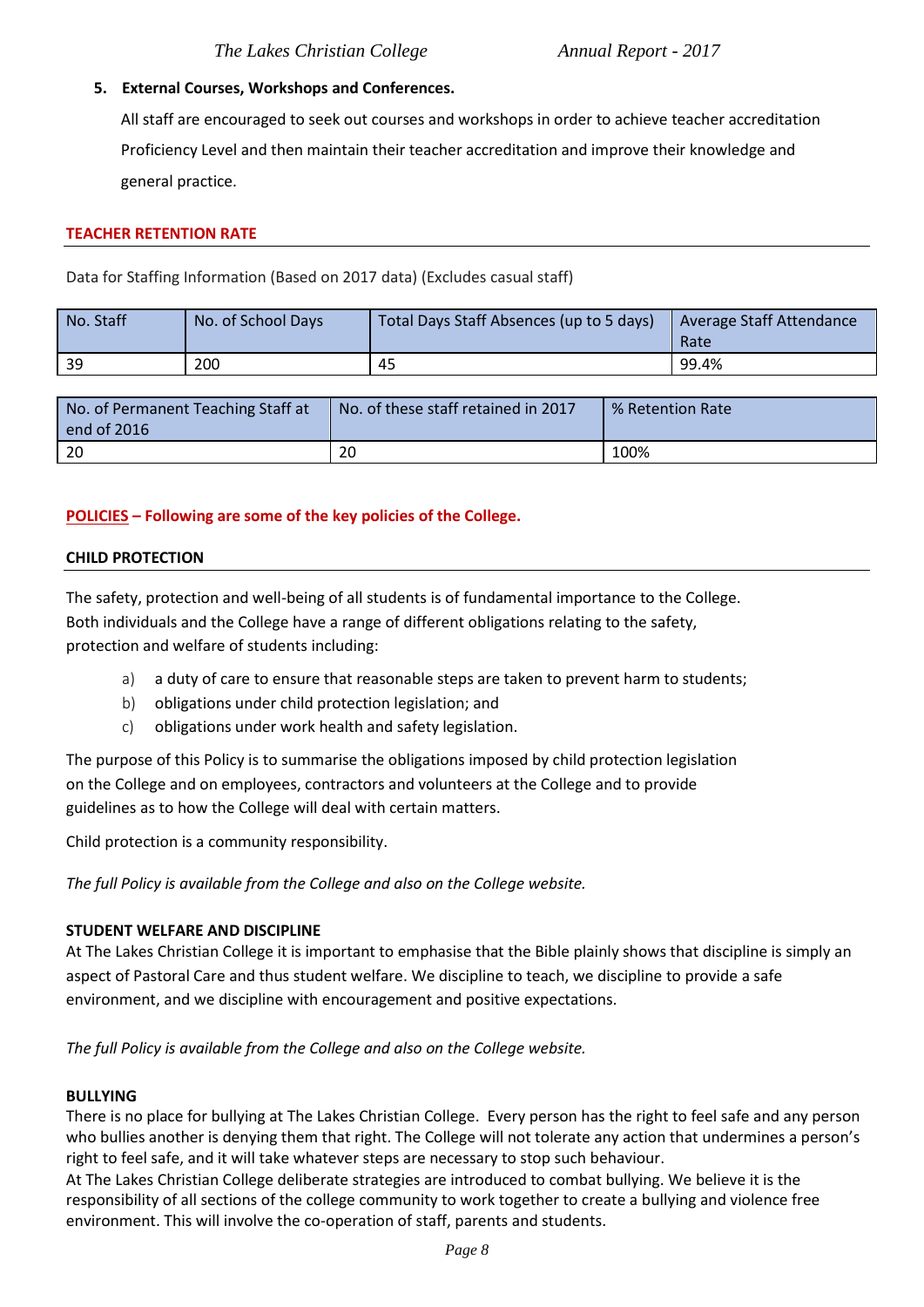## **GRIEVANCE AND CONFLICT RESOLUTION**

The College has a Grievance and Conflict Resolution policy. This policy may be accessed in full by contacting the College. While hoping always to be able to resolve issues within the community in a rapid, effective and peaceful way, sometimes matters become more difficult and complex. The formal policy is designed to ensure that in such circumstances there is a more formal approach that all parties accept to bring matters to a conclusion.

*The full Policy is available from the College and also on the College website.*

# **WORK HEALTH AND SAFETY (WHS)**

The school's responsibilities under legislation regarding WHS include doing everything reasonably practicable to:

- a) ensure the health and safety of
	- i. workers engaged, or caused to be engaged by the school, and
	- ii. workers whose activities in carrying out work are influenced or directed by the school, while the workers are at work in the business or undertaking; and
- b) that the health and safety of others is not put at risk from work carried out as part of the business or undertaking;
- c) identify any hazards in the workplace that may be a risk to health and safety and eliminating or minimising those hazards; and
- d) consult with its workers about health and safety issues in the workplace.

*The full Policy is available from the College and also on the College website.* 

## **STUDENT OUTCOMES 2017**

The Lakes Christian College focuses on core literacy and numeracy skills, using programs to develop confident students. We provide additional support for those who do not progress in the core areas. Beyond the classroom activities, students can be involved in sports at school and in local, zone and state competitions. We also encourage students to participate in music, art and drama experiences. Extracurricular activities are offered through active after school play, music tuition and Art and Music afternoons.

To help students achieve we are committed to using a range of data collection tools to inform our teaching and learning. These tools include the use of standardised testing, such as the National Assessment Program. The National Assessment Program – Literacy and Numeracy (NAPLAN) is conducted annually for Year 3, 5, 7 and 9 students. Also we use Bench Marking and online ACER PAT Testing. The data we receive from students participating in these programs enables us to analyse individual progress and how particular groups of students are developing. This informs our teaching of individuals and allows us to evaluate our programs of study. We can then plan for and apply school resources to address learning needs.

We strongly encourage every Year 3, 5, 7 and 9 student to participate in the assessments each May. Students achieve across the full range of scores.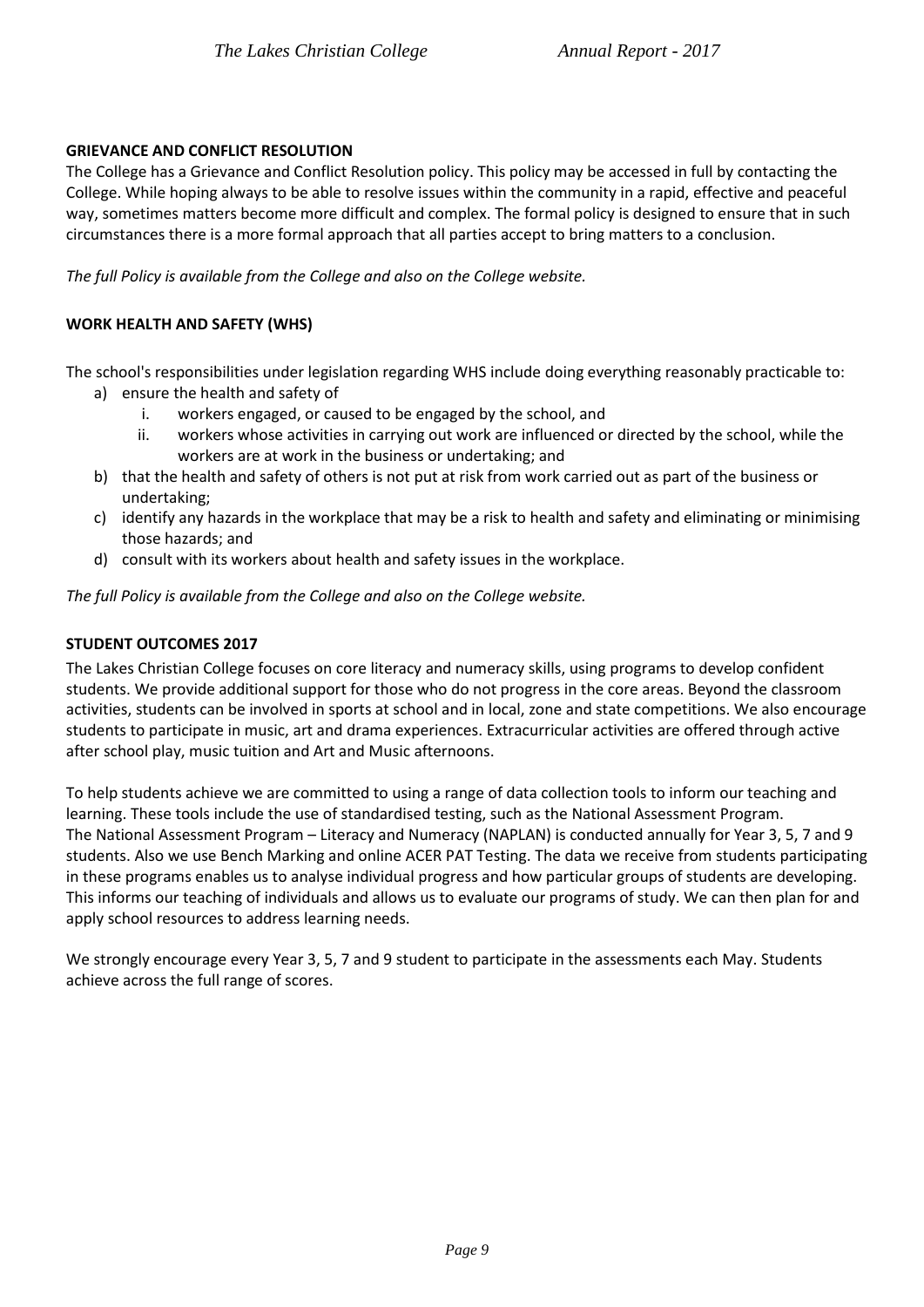#### **THE LAKES CHRISTIAN COLLEGE 2017 NAPLAN RESULTS**

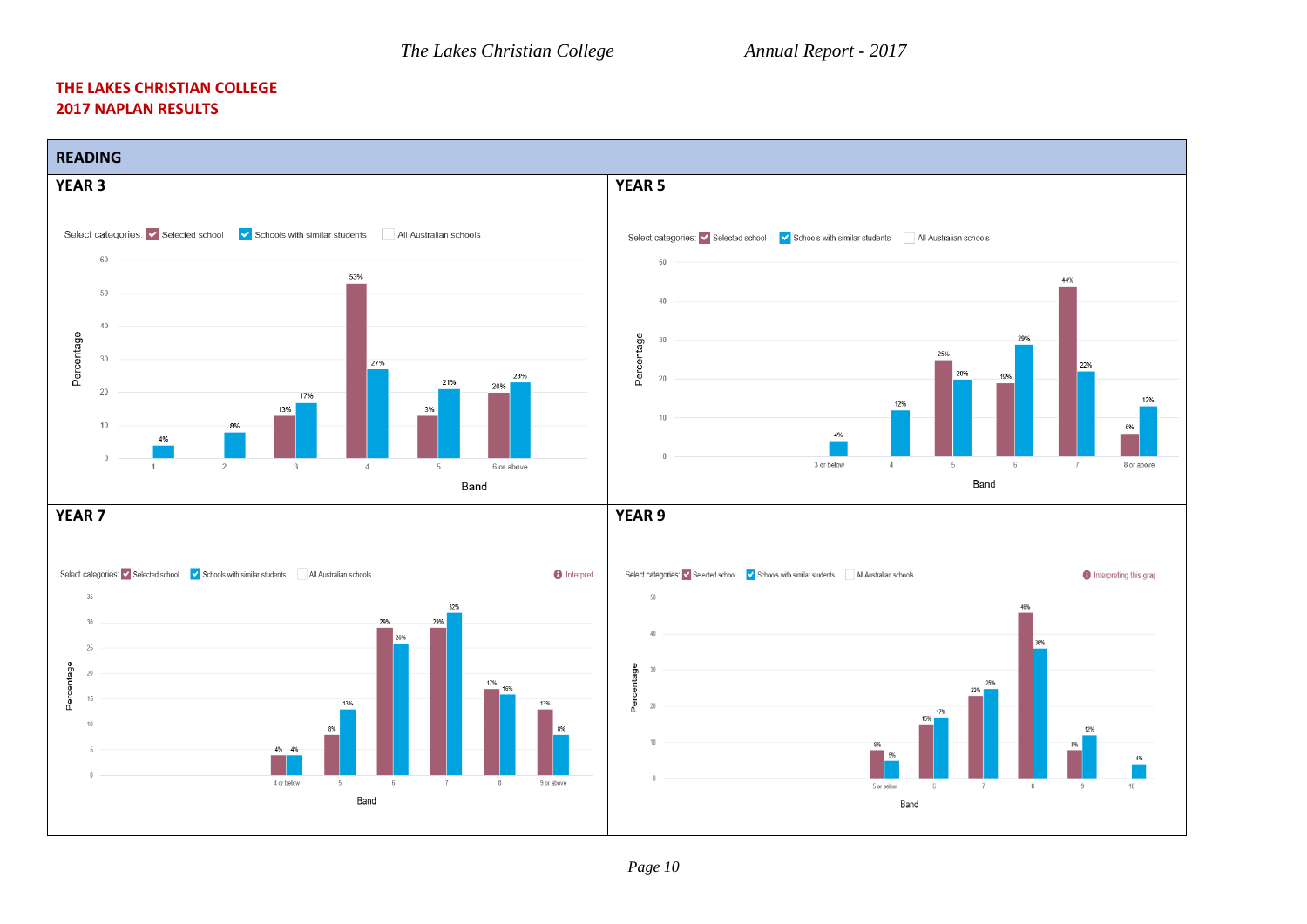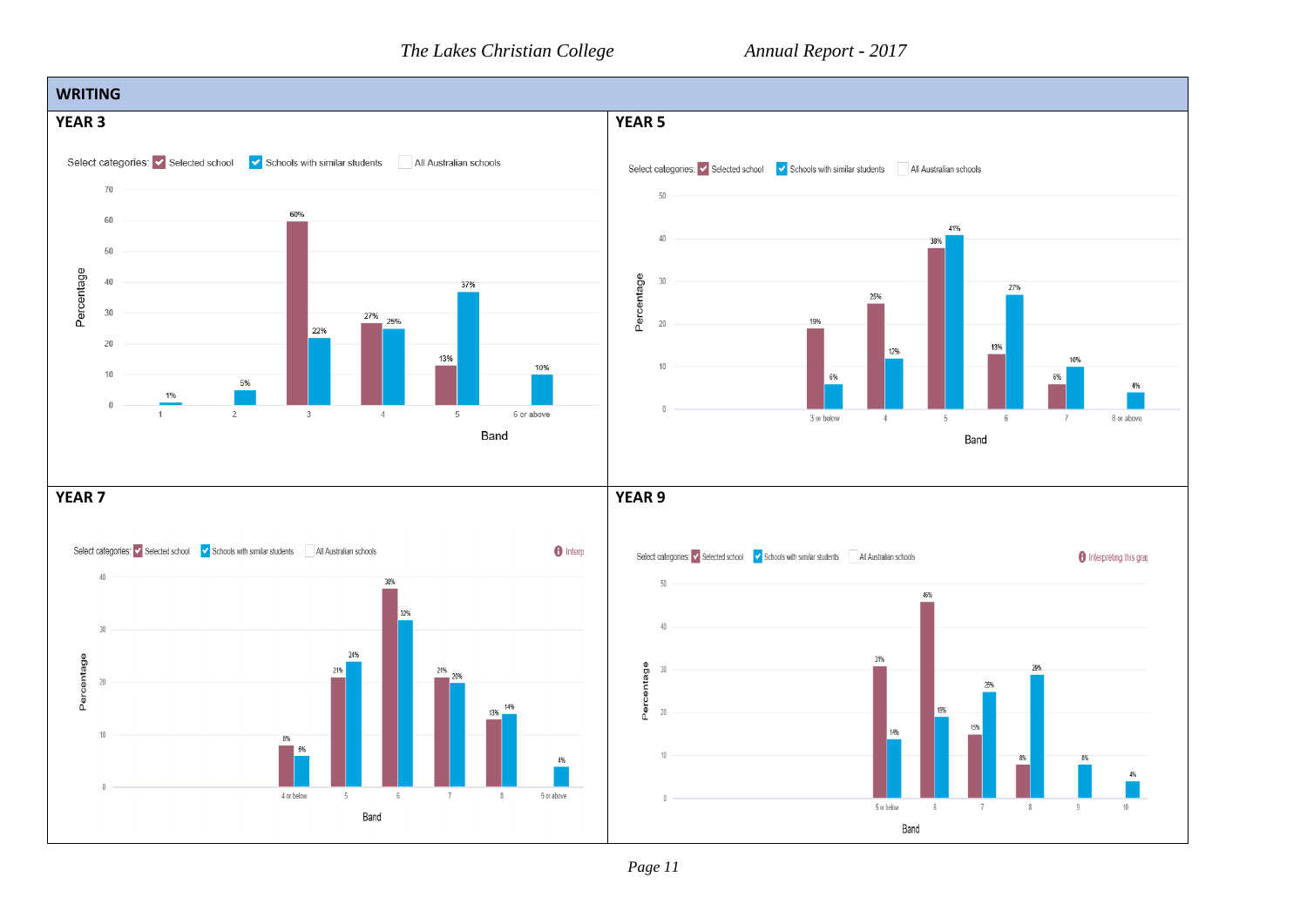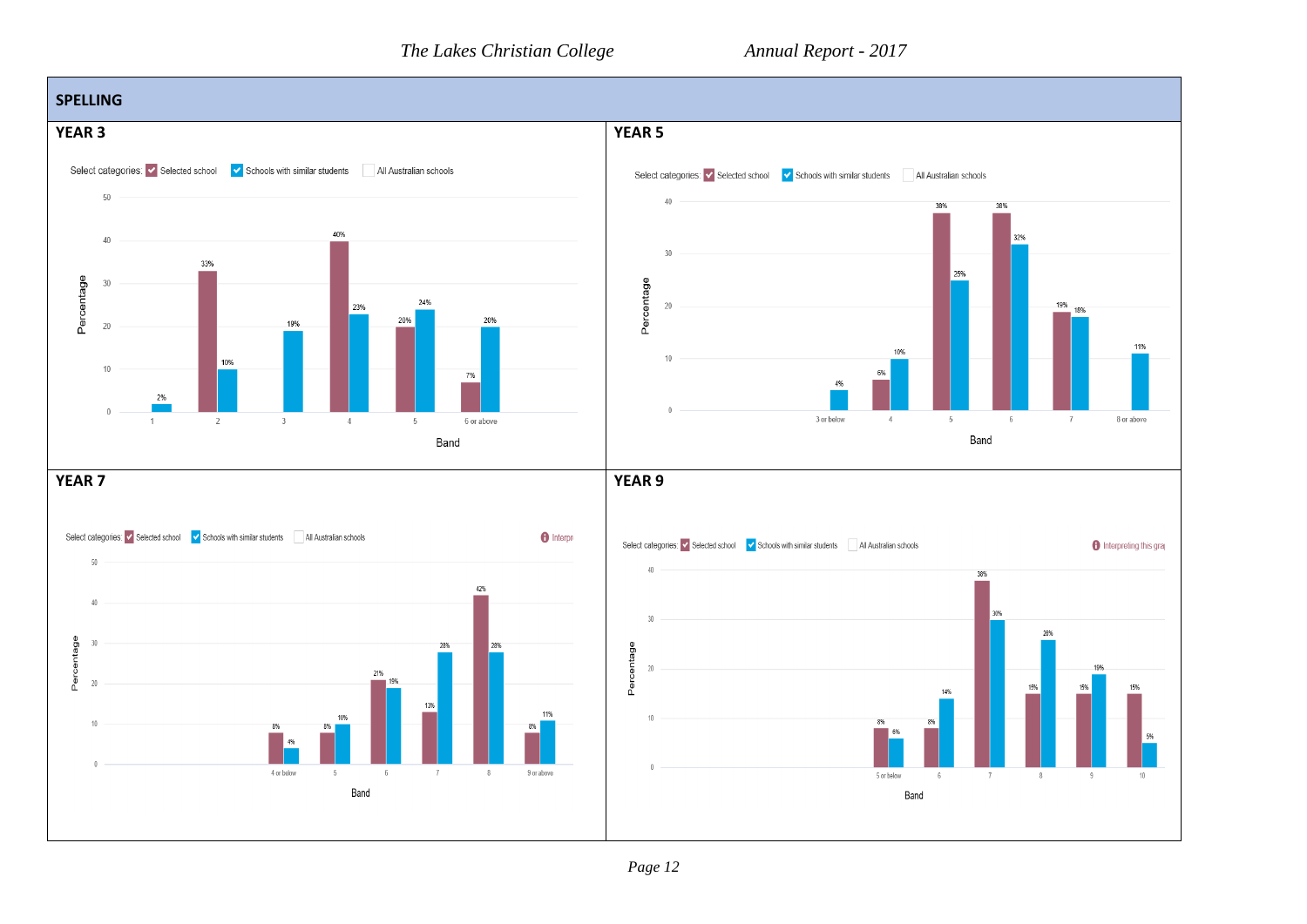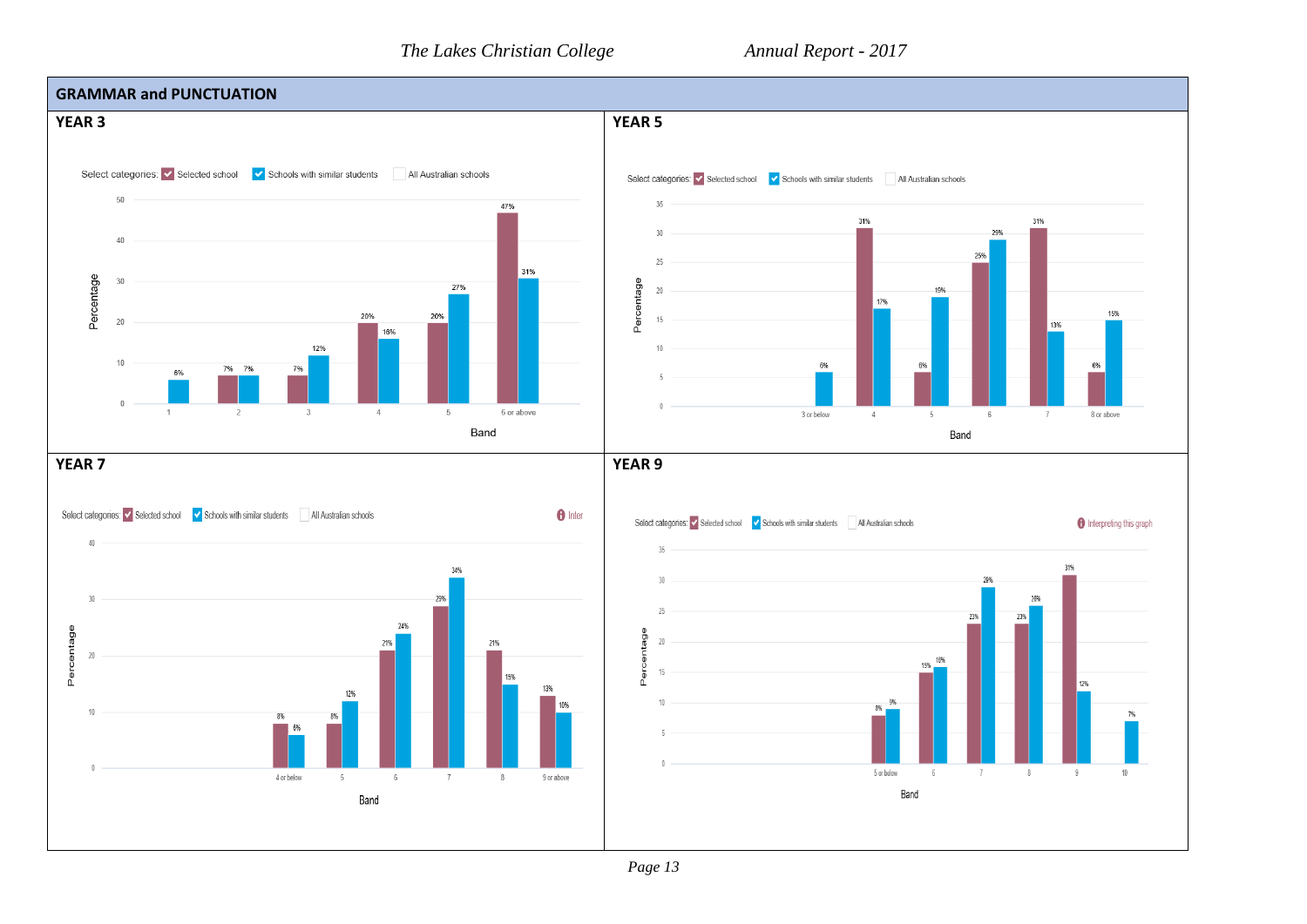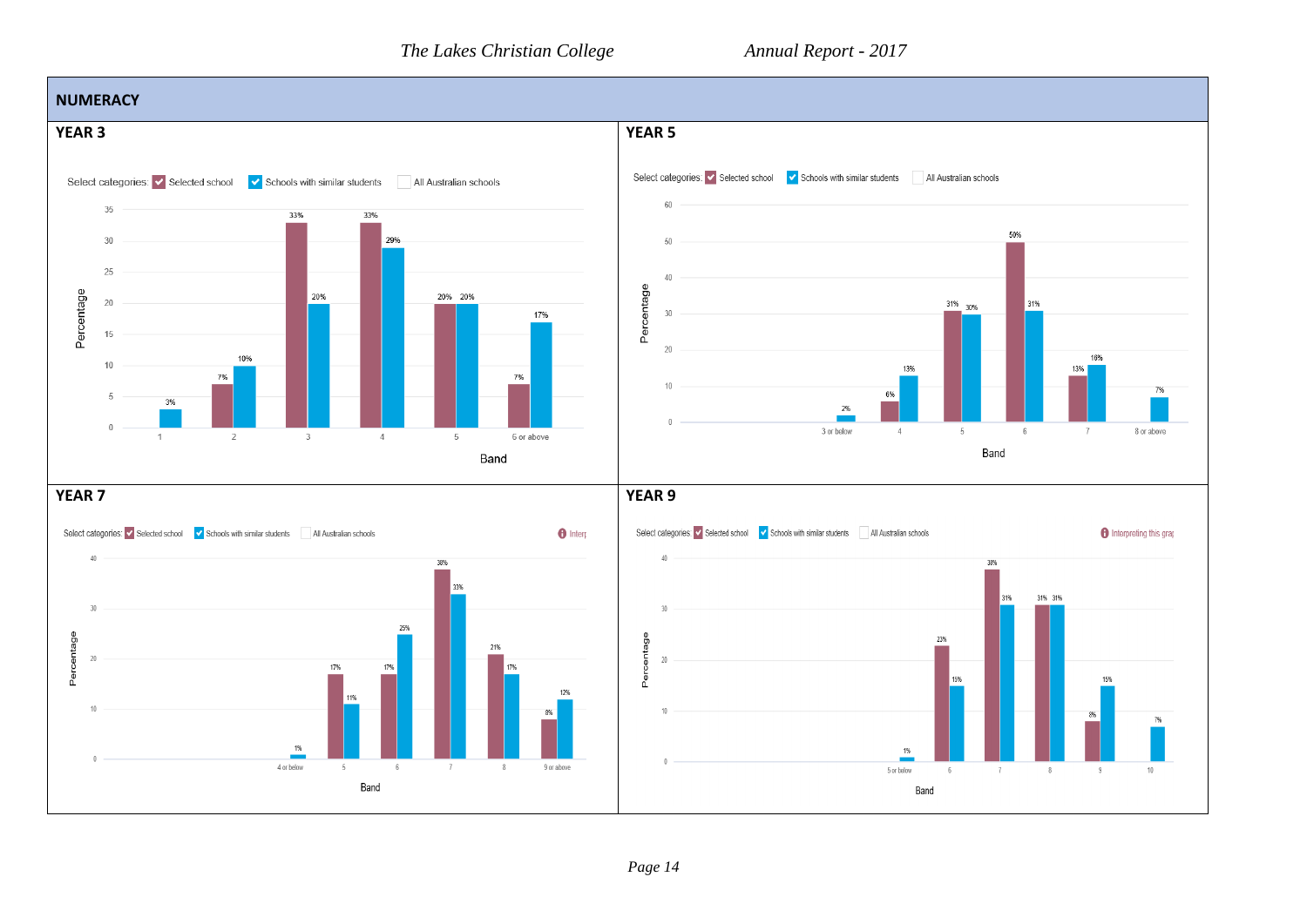# **RECORDS OF SCHOOL ACHIEVEMENT**

| <b>English</b> |  |  |  |  |  |  |
|----------------|--|--|--|--|--|--|
| Year 10        |  |  |  |  |  |  |
| 2017           |  |  |  |  |  |  |

| <b>Mathematics</b> |            |    |           |                 |        |    |    |    |  |
|--------------------|------------|----|-----------|-----------------|--------|----|----|----|--|
| Year 10            | <b>A10</b> | -- | <b>B8</b> | <b>D7</b><br>יי | C6     | C5 | D4 | D8 |  |
| 2017               |            |    |           |                 | ∽<br>٠ | -- | -  | -  |  |

| <b>Science</b>         |  |  |  |  |  |  |
|------------------------|--|--|--|--|--|--|
| Year 10                |  |  |  |  |  |  |
| $2017$<br>ZUI <i>i</i> |  |  |  |  |  |  |

| <b>PDHPE</b> |  |  |  |
|--------------|--|--|--|
| Year 10      |  |  |  |
| 2017         |  |  |  |

| <b>Australian History</b> |  |  |  |  |  |  |
|---------------------------|--|--|--|--|--|--|
| Year 10                   |  |  |  |  |  |  |
| 2017                      |  |  |  |  |  |  |

| <b>Australian Geography</b> |  |  |  |  |  |  |
|-----------------------------|--|--|--|--|--|--|
| Year 10                     |  |  |  |  |  |  |
| 2017                        |  |  |  |  |  |  |

| <b>Food Technology</b> |  |  |  |  |  |  |
|------------------------|--|--|--|--|--|--|
| Year 10                |  |  |  |  |  |  |
| 2017                   |  |  |  |  |  |  |

| <b>Industrial Technology - Timber</b> |  |  |  |  |  |  |
|---------------------------------------|--|--|--|--|--|--|
| Year 10                               |  |  |  |  |  |  |
| 2017                                  |  |  |  |  |  |  |

| <b>Information and Software Technology</b> |  |  |  |  |  |  |  |  |  |
|--------------------------------------------|--|--|--|--|--|--|--|--|--|
| Year 10                                    |  |  |  |  |  |  |  |  |  |
| 2017                                       |  |  |  |  |  |  |  |  |  |

| <b>PASS</b> |     |  |  |  |  |  |  |  |  |
|-------------|-----|--|--|--|--|--|--|--|--|
| Year 10     | . . |  |  |  |  |  |  |  |  |
| 2017        |     |  |  |  |  |  |  |  |  |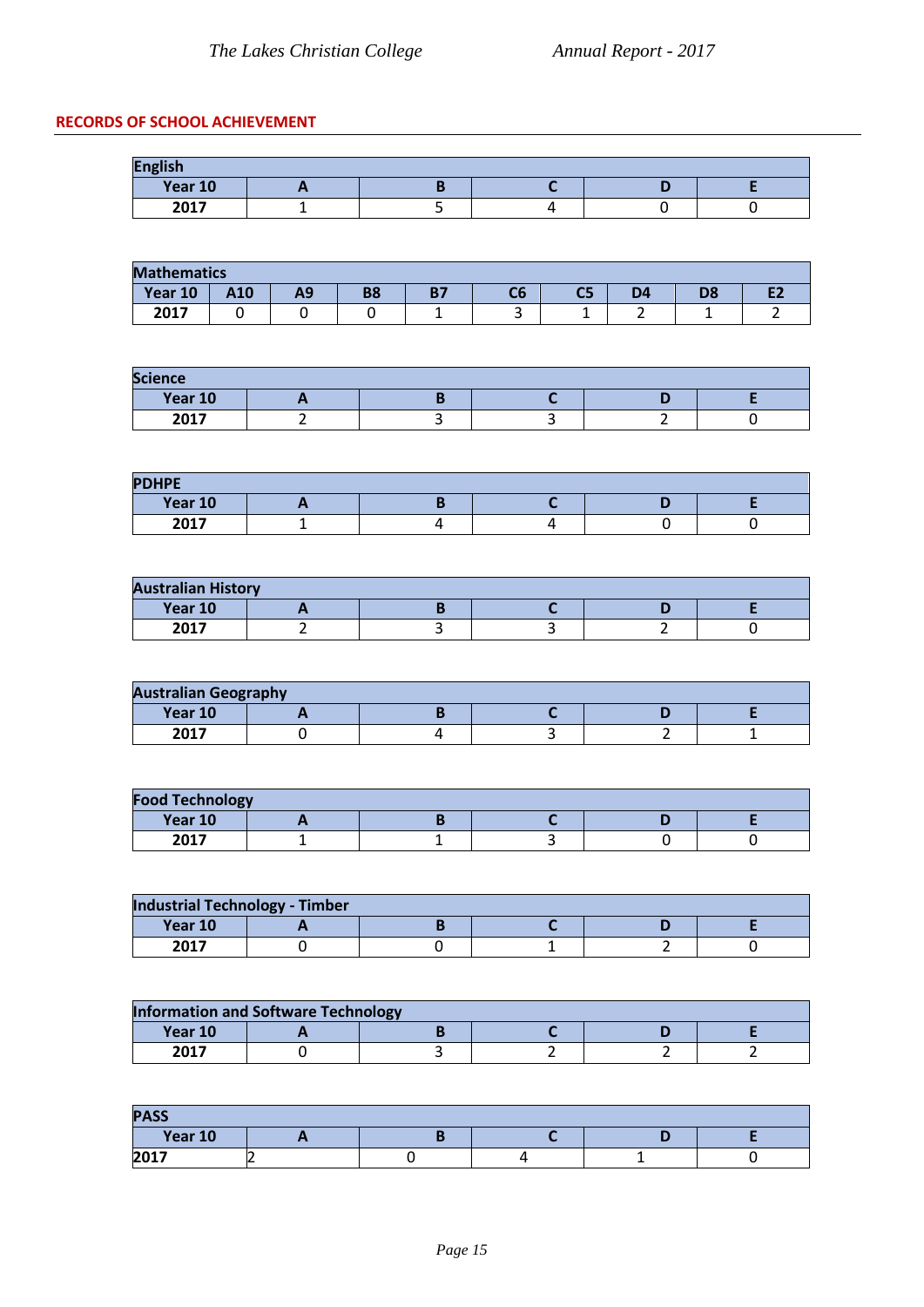| <b>Visual Arts</b> |  |  |  |  |  |  |  |  |
|--------------------|--|--|--|--|--|--|--|--|
| Year 10            |  |  |  |  |  |  |  |  |
| 2017               |  |  |  |  |  |  |  |  |

| <b>Drama</b>   |  |  |  |  |  |  |  |  |
|----------------|--|--|--|--|--|--|--|--|
| Year 10        |  |  |  |  |  |  |  |  |
| $2017$<br>ZUI7 |  |  |  |  |  |  |  |  |

| <b>Commerce</b> |  |  |  |  |  |  |  |  |
|-----------------|--|--|--|--|--|--|--|--|
| Year 10         |  |  |  |  |  |  |  |  |
| 2017            |  |  |  |  |  |  |  |  |

| <b>Graphic Technology</b> |  |  |  |  |  |  |  |  |  |
|---------------------------|--|--|--|--|--|--|--|--|--|
| Year 10                   |  |  |  |  |  |  |  |  |  |
| 2017                      |  |  |  |  |  |  |  |  |  |

## **GRANTING OF RECORDS OF SCHOOL ACHIEVEMENT**

| <b>English (Advanced)</b> |  |  |  |  |  |  |  |  |
|---------------------------|--|--|--|--|--|--|--|--|
| Year 11                   |  |  |  |  |  |  |  |  |
| 2017                      |  |  |  |  |  |  |  |  |

| <b>English (Standard)</b> |  |  |  |  |  |  |  |  |  |
|---------------------------|--|--|--|--|--|--|--|--|--|
| Year 11                   |  |  |  |  |  |  |  |  |  |
| 2017<br>ZUI7              |  |  |  |  |  |  |  |  |  |

| <b>Construction VET</b> |                  |  |  |  |  |  |  |  |
|-------------------------|------------------|--|--|--|--|--|--|--|
| Year 11                 | <b>Completed</b> |  |  |  |  |  |  |  |
| 2017                    |                  |  |  |  |  |  |  |  |

| <b>Mathematics (Extension 1)</b> |  |  |  |  |  |  |  |  |  |
|----------------------------------|--|--|--|--|--|--|--|--|--|
| Year 11                          |  |  |  |  |  |  |  |  |  |
| 2017<br>ZUIZ                     |  |  |  |  |  |  |  |  |  |

| <b>Mathematics General 2</b> |  |  |  |  |  |  |  |  |  |
|------------------------------|--|--|--|--|--|--|--|--|--|
| Year 11                      |  |  |  |  |  |  |  |  |  |
| 2017                         |  |  |  |  |  |  |  |  |  |

| <b>Mathematics</b> |  |  |  |  |  |  |  |  |
|--------------------|--|--|--|--|--|--|--|--|
| Year 11            |  |  |  |  |  |  |  |  |
| 2017               |  |  |  |  |  |  |  |  |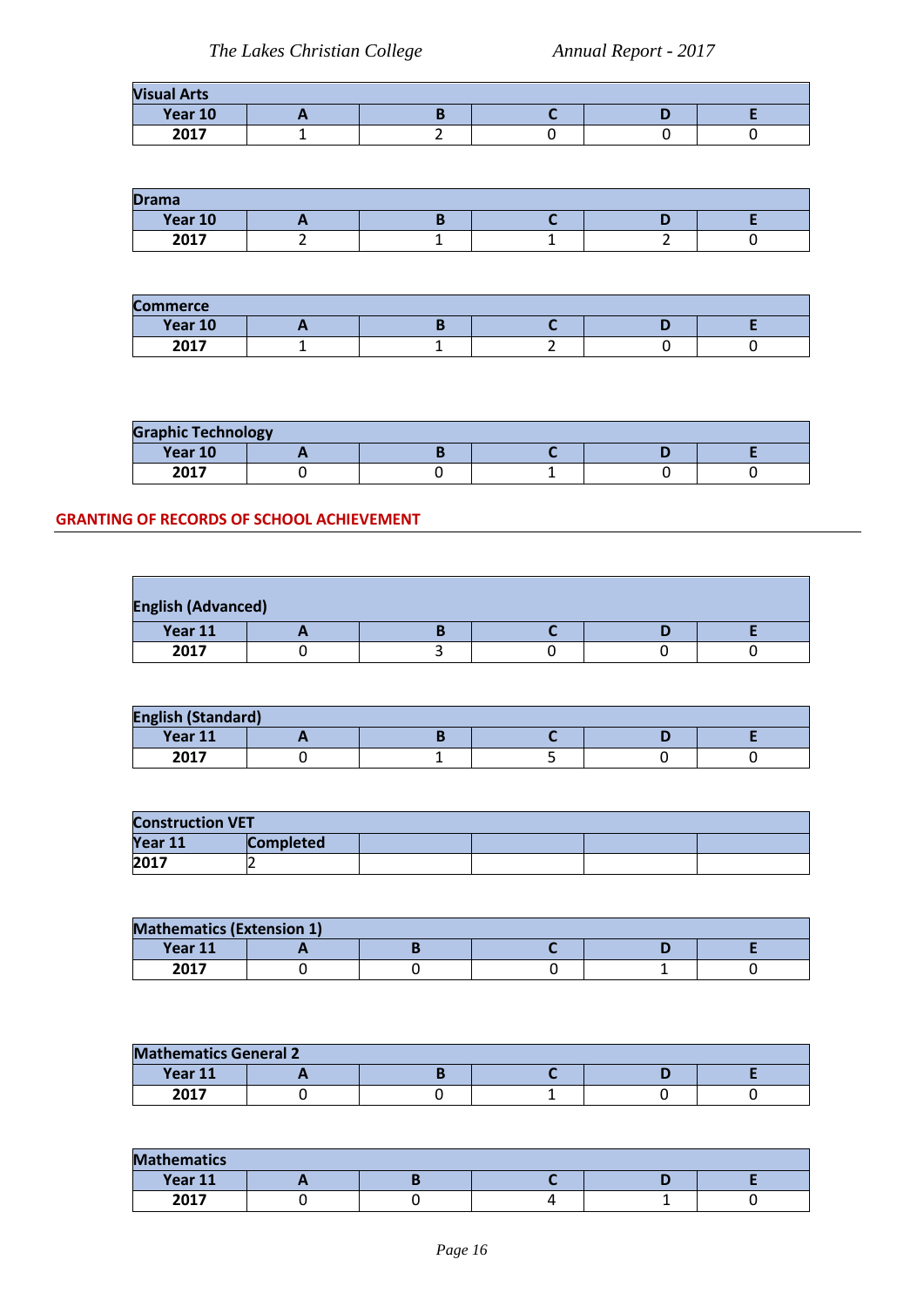| Japanese |  |  |  |  |  |  |  |  |
|----------|--|--|--|--|--|--|--|--|
| Year 11  |  |  |  |  |  |  |  |  |
| 2017     |  |  |  |  |  |  |  |  |

| <b>Electro Technology VET</b> |                  |  |  |  |  |  |  |
|-------------------------------|------------------|--|--|--|--|--|--|
| Year 11                       | <b>Completed</b> |  |  |  |  |  |  |
| 2017                          |                  |  |  |  |  |  |  |

| <b>Ancient History</b> |  |  |  |  |  |  |  |  |  |
|------------------------|--|--|--|--|--|--|--|--|--|
| Year 11                |  |  |  |  |  |  |  |  |  |
| $2017$<br>ZUI)         |  |  |  |  |  |  |  |  |  |

| <b>Early Childhood Education</b> |                  |  |  |  |  |  |  |  |
|----------------------------------|------------------|--|--|--|--|--|--|--|
| Year 11                          | <b>Completed</b> |  |  |  |  |  |  |  |
| 2017                             |                  |  |  |  |  |  |  |  |

| <b>Physics</b> |  |  |  |  |  |  |  |  |
|----------------|--|--|--|--|--|--|--|--|
| Year 11        |  |  |  |  |  |  |  |  |
| 2017           |  |  |  |  |  |  |  |  |

| <b>Visual Arts</b> |   |  |  |  |  |  |  |  |
|--------------------|---|--|--|--|--|--|--|--|
| Year 11            | - |  |  |  |  |  |  |  |
| 2017               |   |  |  |  |  |  |  |  |

| <b>CAFS</b>    |  |  |  |  |  |  |  |  |
|----------------|--|--|--|--|--|--|--|--|
| Year 11        |  |  |  |  |  |  |  |  |
| $2017$<br>ZUI7 |  |  |  |  |  |  |  |  |

| <b>Drama</b> |  |   |  |  |  |  |  |  |
|--------------|--|---|--|--|--|--|--|--|
| Year 11      |  |   |  |  |  |  |  |  |
| 2017         |  | - |  |  |  |  |  |  |

| <b>Music 1</b> |  |  |  |  |  |  |  |  |
|----------------|--|--|--|--|--|--|--|--|
| Year 11        |  |  |  |  |  |  |  |  |
| 2017           |  |  |  |  |  |  |  |  |

| SOR <sub>1</sub> |  |  |  |  |  |  |  |  |
|------------------|--|--|--|--|--|--|--|--|
| Year 11          |  |  |  |  |  |  |  |  |
| 2017             |  |  |  |  |  |  |  |  |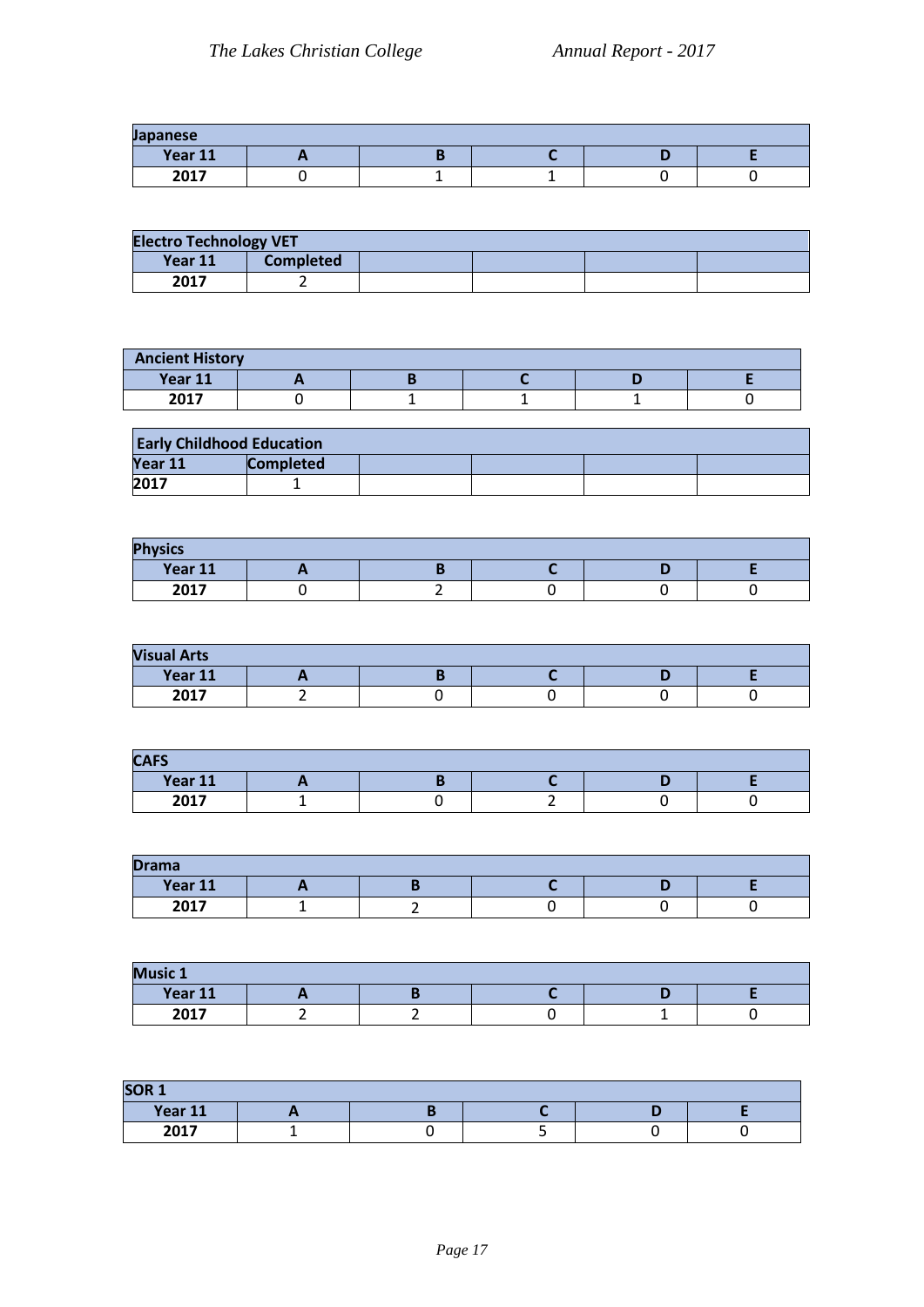| SOR <sub>2</sub> |  |  |  |
|------------------|--|--|--|
| Year 11          |  |  |  |
| 2017             |  |  |  |

| <b>Visual Arts</b> |  |  |  |  |  |  |  |  |
|--------------------|--|--|--|--|--|--|--|--|
| Year 11            |  |  |  |  |  |  |  |  |
| 2017               |  |  |  |  |  |  |  |  |
|                    |  |  |  |  |  |  |  |  |

### **HSC RESULTS - 2017**

We presented ten candidates for the 2017 HSC exam and one accelerated student in PDHPE.

|                                                  | <b>Course</b> | <b>Students</b><br><b>Included</b> | E.M.<br><b>Mean</b> | <b>State</b><br>E.M. | <b>BANDS</b>   |                         |                |    |
|--------------------------------------------------|---------------|------------------------------------|---------------------|----------------------|----------------|-------------------------|----------------|----|
| <b>Course</b>                                    |               |                                    |                     | Mean <sub>2</sub>    |                | $\overline{\mathbf{3}}$ | 4              | 5  |
| Ancient History 2 unit                           | 15020         | 3                                  | 71.67               | 71.67                | 10             | I1                      | 2              | Ю  |
| <b>Business Studies 2 unit</b>                   | 15040         | $\mathbf{1}$                       | 69.00               | 73.17                | l0             | 1                       | Ю              | 0  |
| Community and Family Studies 2 unit              | 15060         | 5                                  | 72.24               | 72.71                | l0             | 1                       | 4              | 0  |
| Design and Technology 2 unit                     | 15080         | $\overline{2}$                     | 67.80               | 76.75                | l0             | 1                       | З              | 0  |
| Drama 2 unit                                     | 15090         | 4                                  | 72.80               | 77.68                | l0             | 0                       | 4              | O  |
| English (Standard) 2 unit                        | 15130         | 10                                 | 70.72               | 69.19                | Ю              | 4                       | 6              | Ю  |
| Mathematics Extension 1 2 unit                   | 15250         | $\mathbf{1}$                       | 43.40               | 81.09                | 10             | E <sub>1</sub>          |                |    |
| Mathematics General 2 2 unit                     | 15235         | 4                                  | 74.05               | 68.51 0              |                | Ю                       | 4              | O  |
| Mathematics 2 unit                               | 15240         | $\overline{2}$                     | 59.10               | 77.96                | $\overline{2}$ | O                       | 0              | Ю  |
| Modern History 2 unit                            | 15270         | 4                                  | 74.25               | 73.73                | 10             | 1                       | З              | Ю  |
| Music 1 2 unit                                   | 15290         | 2                                  | 75.00               | 81.45                | $\Omega$       | 0                       | 4              | 1  |
| Personal Development, Health and<br>Physical Ed. | 15320         | 3                                  | 64.07               | 71.03                | 1              | 1                       | 1              | n  |
| Senior Science 2 unit                            | 15340         | $\overline{3}$                     | 82.67               | 70.91                | $\overline{0}$ | Ю                       | $\mathbf{1}$   | 2  |
| Studies of Religion I 1 unit                     | 15370         | 9                                  | 31.14               | 38.77                | $\mathsf B$    | 4                       | 2              | Ю  |
| Studies of Religion II 2 unit                    | 15380         | $\mathbf{1}$                       | 75.80               | 76.27                | l0             | 0                       | 1              | lo |
| Visual Arts 2 unit                               | 15400         | 4                                  | 77.90               | 79.74                | $\Omega$       | 0                       | $\overline{2}$ | 2  |

## **SURVEY REPORTS – PARENT, STAFF, STUDENT**

Satisfaction Data: Ensuring a high level of satisfaction among the school community is of utmost importance for the College. The feedback we receive from members of the school community is valued and welcomed. The College sought feedback in relation to the 2017 school year through surveys that parents, staff and students completed and received a high level of satisfaction in all areas.

There was valuable feedback in regard to 2017 from staff and from parents that identified desire for more feedback and communication. Regular emailing to parents is a continuing apart of the student welfare system – ie – newsletters, extracurricular events, pastoral care matters etc. Also, the school face book page continues to be used to keep parents up to date and informed.